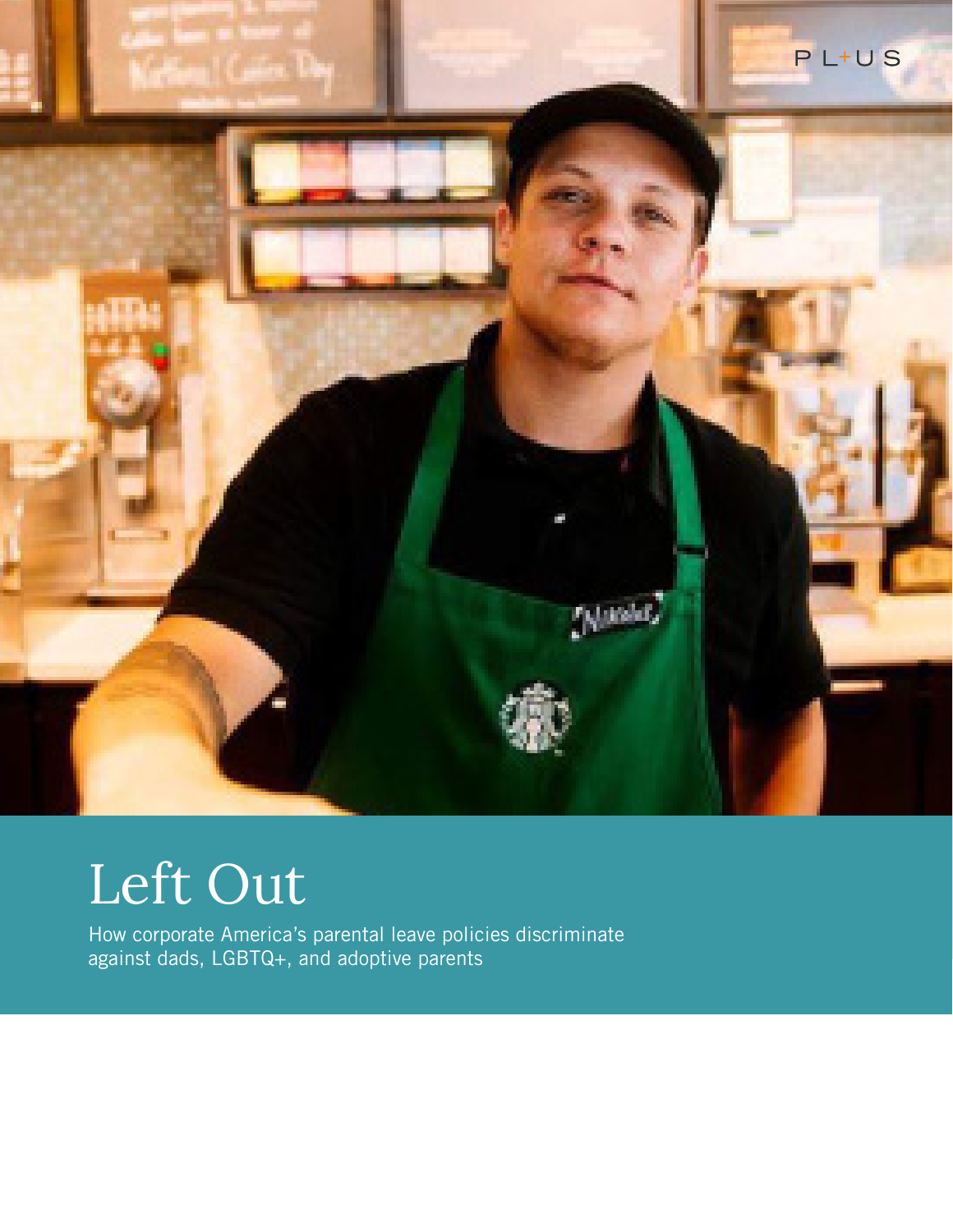The United States is the only industrialized country in the world without a national paid family leave policy. While media coverage often focuses on new paid family leave announcements by a few exemplary employers, the numbers tell a different story: 114 million people in the U.S. still don't have a single day of paid family leave.

An in-depth look at the policies of the largest employers in the United States reveals a stark picture of exactly who is being left out: the majority of the nation's top companies give little or no paid parental leave to dads and adoptive parents – and, if they do provide leave at all, it is usually much less than what is provided for birth mothers. Furthermore, current policies make it challenging for fathers to play an active role in family caregiving and also have a disproportionate impact on LGBTQ+ employees.

These realities raise significant questions about the message such policies send about gender roles, equity, and inclusion in corporate America – and in society. Is parenting only a woman's job? Do such policies devalue child-rearing by dads, adoptive mothers and fathers, and parents who aren't heterosexual? And can society move towards equality for women in the workplace without also having equality for men at home?

Most Fortune 500 companies now pride themselves on offering equal benefits to their  $LGBTQ+$  employees<sup>1</sup> and have evolved many of their policies toward inclusivity. But since LGBTQ+ people are more likely to be adoptive parents or dual-father households, unequal paid family leave remains one striking area in which major companies are leaving these employees out.

These unequal policies are not only unfair, they are often illegal. The courts and the Equal Employment Opportunity Commission (EEOC) have made clear that men and women are entitled to equal amounts of paid and unpaid leave for the purposes of caregiving, and policies that discriminate on the basis of sex and/or sexual orientation violates Title VII. And policies that are seen to privilege women (for example, policies that distinguish between primary and secondary caregivers) and exclude gay men could violate Title VII's ban on sex discrimination and more than 20 state laws that prohibit sex and sexual orientation discrimination2.

Due to the lack of federal policy, states have been taking the initiative on equal parental leave. California, Rhode Island, New Jersey – and soon New York and the District of Columbia – all have policies that provide equal paid bonding time for all working parents. In the other 46 states, however, no federal or state policy provides any paid family leave to new parents – and it's up to companies to lead the way.

Modern companies understand that all parents need equal time to bond with their new children, and parental leave policies must reflect that.

<sup>1</sup> Human Rights Campaign Corporate Equality Index 2017

<sup>2</sup> California Federal Savings & Loan Association v. Guerra, 479 U.S. 272 (1986); Johnson v. University of Iowa, 431 F.3d 325 (8th Cir. 2005); Schafer v. Board of Public Educ. of School Dist., 903 F.2d 243 (3rd Cir. 1990); Order, Shapiro v. Baltimore County Bd. of Edu., No. MJG-96-2895 (D. Md. Aug. 21, 1997); U.S. Equal Employment Opportunity Commission, Enforcement Guidance: Pregnancy Discrimination and Related Issues (Parental Leave) (July 25, 2015).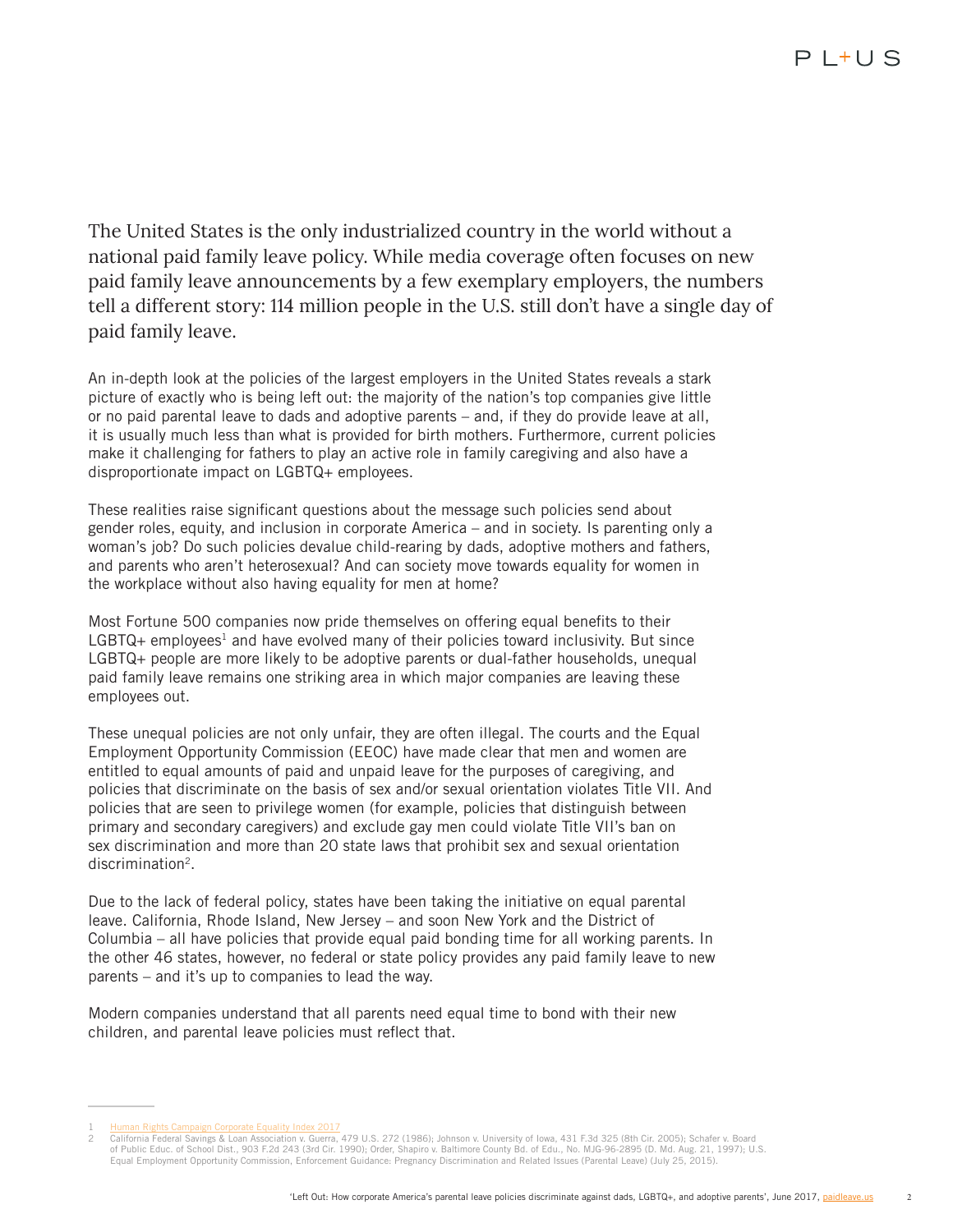Corporate paid parental leave policies consistently provide less paid parental leave to non-birth parents, or leave out non-birth parents entirely. In fact, paternity leave has actually been declining in the U.S. in recent years, with a 5% drop between 2010 and 20141 .

We surveyed 44 of the largest employers in the U.S., and the data show a clear trend of major employers leaving fathers and adoptive parents out. Of the 44 companies we researched:

17 companies leave out all or some of the dads and adoptive parents in their workforce. 8 top companies provide no paid family leave to any dads or adoptive parents.

- a. Albertsons
- b. CVS
- c. Gap
- d. Kroger
- e. Publix Super Markets
- f. Staples
- g. SuperValu
- h. Walgreens

Another 9 companies provide paid parental leave for higher-income dads or adoptive parents (i.e., those who work in the corporate headquarters), but leave out the lower-wage workers (i.e. retail staff) who comprise huge portions of their workforce<sup>2</sup>.

- i. Amazon part-time dads and adoptive parents are left out
- j. Darden hourly dads and adoptive parents are left out
- k. Marriott part-time dads and adoptive parents are left out
- l. McDonalds hourly dads and adoptive parents are left out
- m. Nike part-time dads and adoptive parents are left out
- n. Starbucks field employees who are dads and adoptive parents are left out
- o. Toys "R" Us hourly dads and adoptive parents are left out
- p. Walmart hourly dads and adoptive parents are left out
- q. Yum! Brands field employees who are dads and adoptive parents are left out

Miller, Claire Cain., (2014, November). Paternity Leave: The Rewards and Remaining Stigma. New York Times. Retrieved from https://www.nytimes.com/2014/11/09/

These companies include those whose policies offer no paid parental leave to lower-wage employees (those who are hourly, field, or part time) which are often the vast majority of the workforce at an employer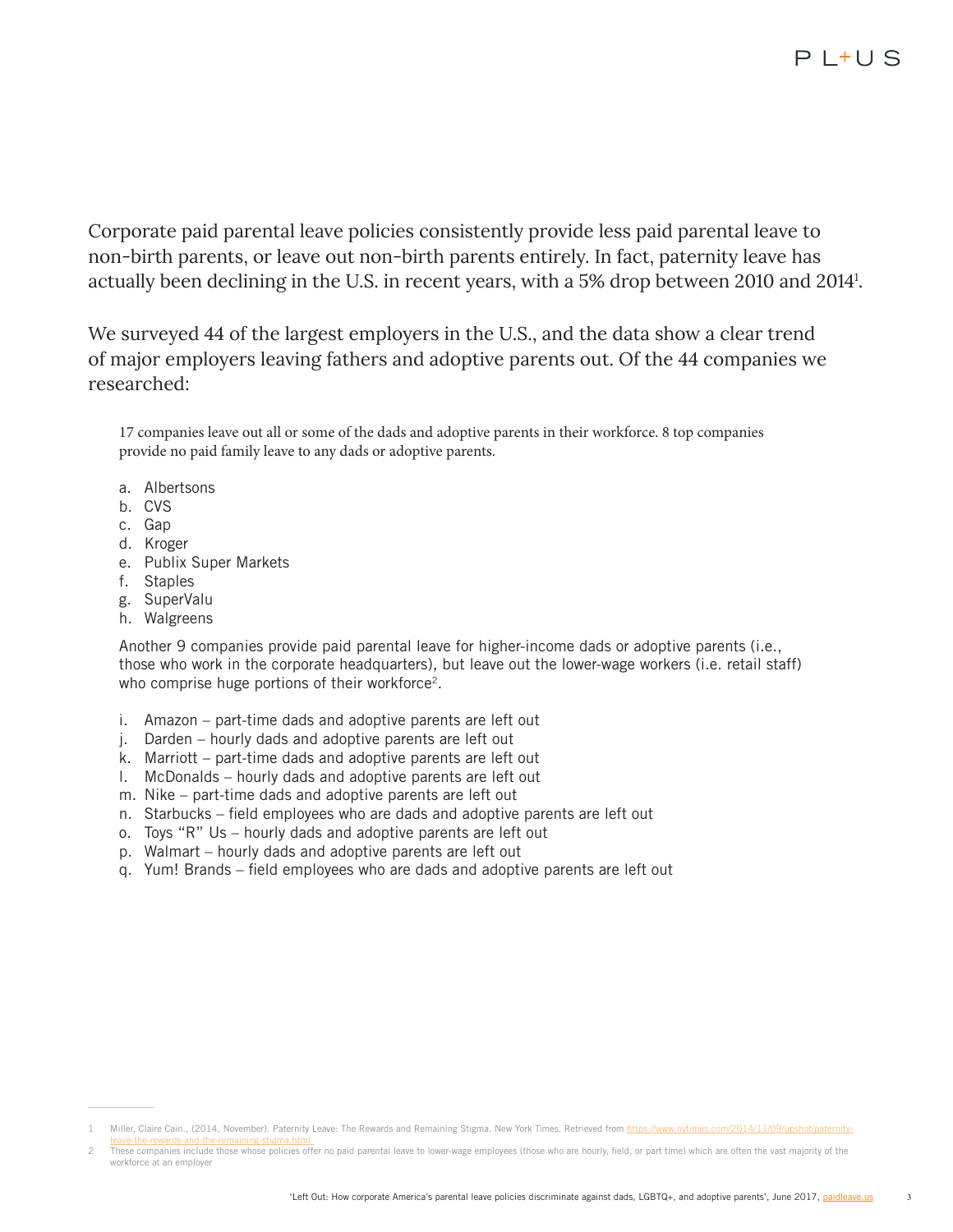7 companies provide significantly less paid family leave to dads and adoptive parents or secondary caregivers compared to what is provided for birth mothers or primary caregivers. (With significantly less" meaning greater than 8 weeks disparity).

- a. Amazon
- b. Apple
- c. General Electric
- d. JPMorgan (secondary caregiver)
- e. Procter & Gamble
- f. Walt Disney Company
- g. Wells Fargo (secondary caregiver)

Only 10 provide equal paid parental leave to all new parents<sup>3</sup> – less than a quarter of the companies we surveyed.

- a. Bank of America
- b. Citigroup
- c. Deloitte
- d. Ernst & Young
- e. Hilton
- f. Ikea
- g. Levi's
- h. Nordstrom
- i. Target
- j. Verizon Communications



"I do not have any paid family leave at Walmart in order to care for my foster daughter. I have been penalized when I've needed time to take my daughter to the doctor or hospital even though I am her legal guardian and, by law, the only person allowed to take her. Adoptive and foster kids need care and bonding too. It would have made a world of difference to have had paid family leave when we welcomed her to our family."

— April, Walmart employee and adoptive parent

It should be noted that mothers who give birth may need time off specifically for physical recovery from childbirth, separate from paid time for caregiving/parenting. Thus, companies<br>that offer 6-8 weeks of such additional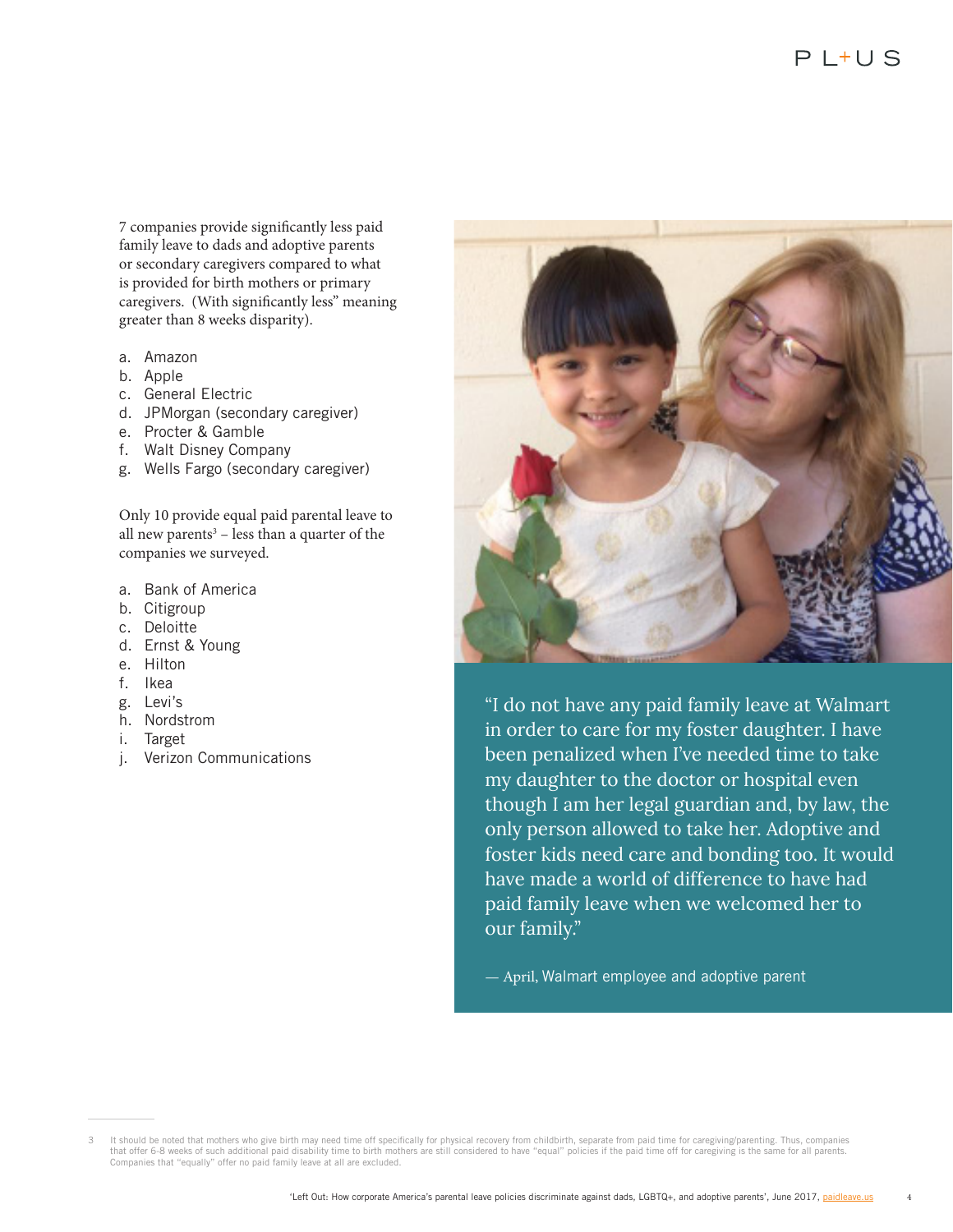The role of fathers in families has changed considerably in recent decades. A recent study of Millennial men shows the majority of men consider parenthood as central to their identity, are doing more childcare than ever before, and the rates of stay-at-home fathers are climbing<sup>1</sup>. Research from Boston College shows that men have nearly tripled their time spent providing primary childcare (the amount of time when childcare is

their primary activity) over the last few decades, and 89% of respondents in their study felt that companies should offer paternity leave. Additional research from Boston College shows that most fathers believed they should share their children's caregiving equally with their spouses (however, only about 30% claimed to be actually doing that)<sup>2</sup>.

Policies that leave out fathers are not only bad for dads – they can have negative impacts on the whole family. Conversely, when fathers do have paternity leave, studies show this leads to increased subsequent involvement in their children's lives. When men are able and encouraged to take paid family leave, it has lasting positive effects on their children, as well as improving gender equity. Thorough scientific review from an international panel found that 17 different research studies reported positive outcomes from paternal involvement. The researchers concluded that "there is evidence to indicate that father engagement positively affects the social, behavioral, psychological and cognitive outcomes of children<sup>3</sup>."

#### JPMORGAN CHASE

JPMorgan Chase offers 16 weeks paid parental leave to primary caregivers and 2 weeks to secondary caregivers. A "primary" versus "secondary" distinction is often cited by employers as "gender-neutral," but the fact is that women are far more likely to qualify as a "primary" caregiver than men $<sup>1</sup>$ . Forcing parents to decide who</sup> should be "primary" vs. "secondary" caregiver is an outdated distinction for families where parenting responsibility is shared. Cultural barriers ensure that men are less likely to take paid parental leave even when they do have access to it<sup>2</sup>, and "primary/secondary" categorization adds another hurdle for men to jump through in order to take leave3.

In the case of JP Morgan Chase, the company does not implement its parental leave policy in a gender-neutral manner. The company presumptively considers women and not men—to be primary caregivers, and makes it much harder for fathers to qualify as primary caregivers than for women to qualify as primary caregivers.

<sup>1</sup> See, e.g., Knussman v. Maryland, 272 F.3d 625, 629 (4th Cir. 2001). Although the court ultimately ruled in favor of the Plaintiff, Maryland state trooper Howard Knussman. Knussman was originally told by the Maryland Department of Personnel that fathers could only take leave as secondary care givers because they "couldn't breast feed a baby." Id. This demonstrates the extra hurdle that men may have to overcome in demonstrating that they are the primary caregivers.

<sup>2</sup> The New Dad: Take Your Leave Boston College 2014<br>3 Evidence suggests that in order for an employee to be designated 'primary" caregiver he/she must sign an affidavit: "Primary' Care <u>Benefits Sound Gender-Neutral but Aren't</u>" by Josh Levs in The Atlantic<br>2015.

Pew Research Center 2016

<sup>2</sup> http://www.bc.edu/content/dam/files/centers/cwf/research/publications/researchreports/The%20New%20Dad%202015\_A%20Portrait%20of%20Todays%20Fathers

<sup>3</sup> ibid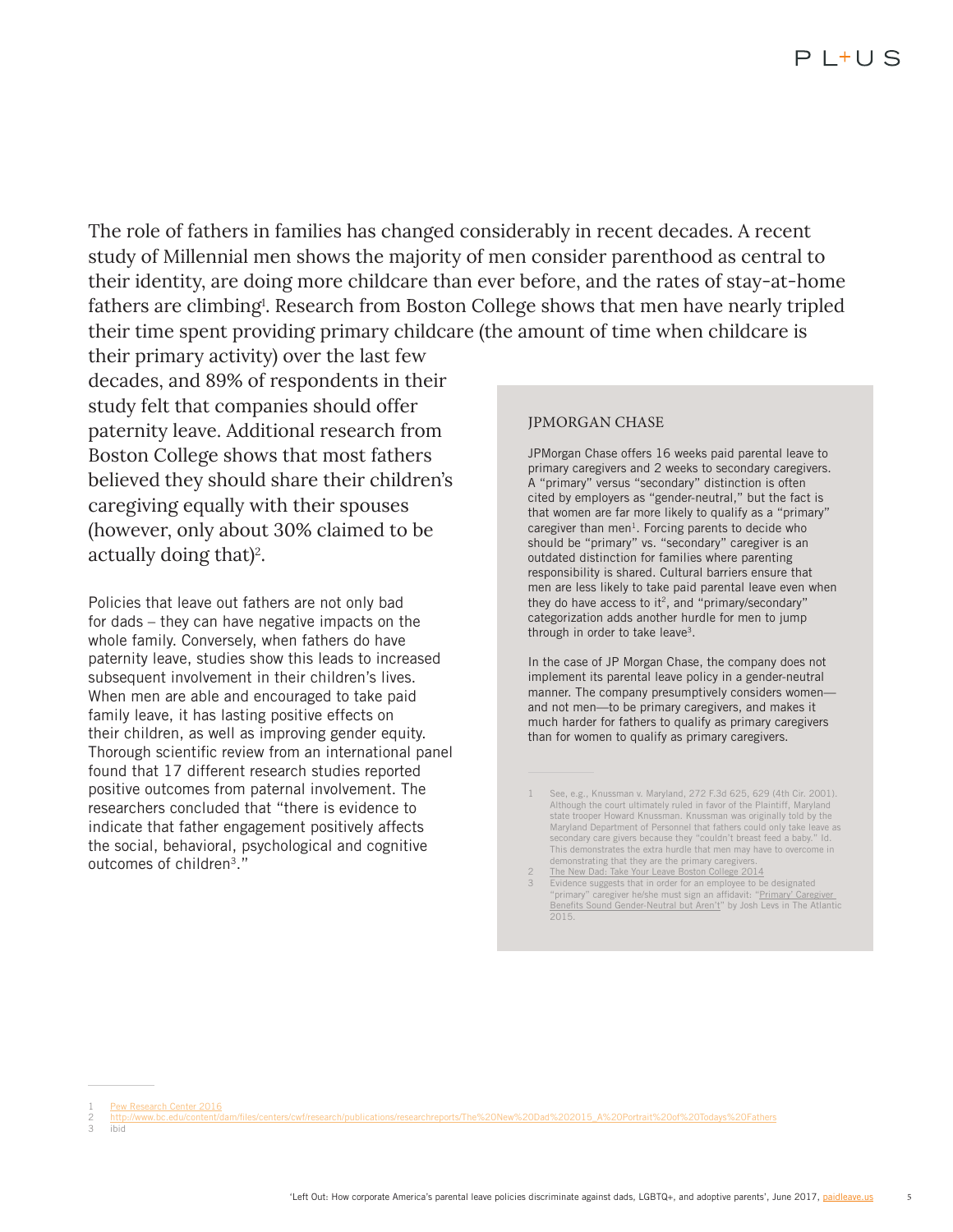### FAMILY LIFE

- Paternity leave has been found to promote fathers' participation in childcare and improve fathers' satisfaction with the contact they have with their children<sup>4</sup>
- A Cornell study found that fathers' participation in household and childcare duties increased 250% when they had five weeks of paid paternity leave<sup>5</sup>
- Fathers who take at least 2 weeks parental leave are more likely to contribute to childcare duties long after the leave is over<sup>6</sup>
- Early paternal involvement can lead to positive long-term improvements for children, specifically in their education. A study by the University of Oslo found that children whose fathers had taken paternity leave did better at secondary school; daughters, especially, seem to flourish if their dads had taken time off7.

#### GENDER ECONOMIC EQUITY

• It has been proven that paternity leave helps reduce the wage gap between men and women. The World Economic Forum found that the countries that offer paternity leave are the most successful in closing the wage gap between men and women<sup>8</sup>.

<sup>4</sup> The Impact of Taking Parental Leave on Fathers' Participation in Childcare and Relationships With Children: Lessons from Sweden<br>5 Reserving Time for Daddy: The Short and Long-Run Consequences of Fathers' Quotas

<sup>5 &</sup>lt;u>Reserving Time for Daddy: The Short and Long-Run Consequences of Fathers' Quotas</u><br>6 FATHERS' LEAVE, FATHERS' INVOLVEMENT AND CHILD DEVELOPMENT: ARE THEY RELATED? EVIDENCE FROM FOUR OECD COUNTRIES 2013

<sup>&</sup>lt;sup>7</sup> A study by the University of Oslo found that paternity leave improved children's performance at secondary school; daughters, especially, seem to flourish if their dads had taken time off.<br><sup>8</sup> Morld Economic Forum The G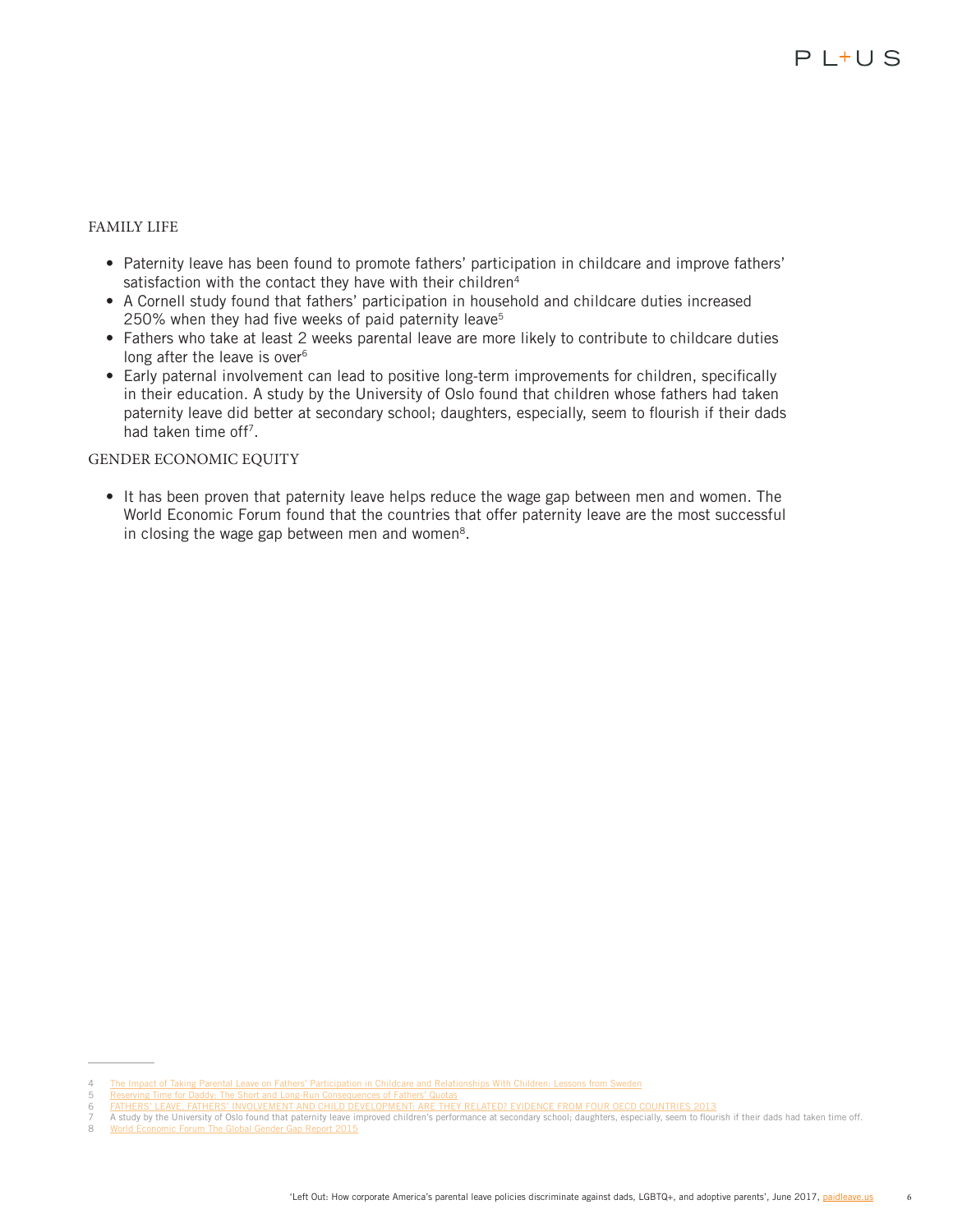The last decade has seen huge advances in LGBTQ+ equality – from federal recognition of marriage equality to a seismic shift in corporate policies that include and support LGBT employees. In 2017, The Human Rights Campaign's Corporate Equality Index saw the largest increase in perfect scores for top-rate businesses in the survey's history. Yet, parental leave policies that actively discriminate against fathers and adoptive parents are a de facto way of excluding many LGBTQ+ employees and their families.

Same-sex couples are four times more likely than heterosexual couples to be raising an adopted child<sup>1</sup>; thus, policies that leave out adoptive parents are also much more likely to exclude LGBTQ+ parents.

The families that are receiving the least amount of paid leave may also be the ones that need it the most. According to the National Center on Adoption and Permanency, studies suggest that lesbians and gay men may be more likely than heterosexual adults to adopt older children and those with special needs – children who often require more care as they adapt to their new environment<sup>2</sup>. It's important to note that, in the case of adoption from foster care (the most prevalent type of adoption in our country), parents' need for caregiving and bonding time may be even greater because of the abuse or neglect their children may have suffered before coming to their new families. Offering less paid parental leave to dads and adoptive parents leaves these families, and children, less than adequate time to address the important issues in their lives.

The lack of paid family leave may also have an adverse economic impact on LGBTQ+ families. Single LGBTQ+ adults raising children are three times more likely than comparable non-LGBTQ+ individuals to report household incomes near the poverty threshold, and married or partnered LGBTQ+ individuals living in two-adult households with children are twice as likely as comparable non-LGBTQ+ individuals to report household incomes near the poverty threshold. Lack of paid leave can have severe economic consequences for lower-income households: nearly half of new parents who make less than \$30k annually, and who did not have fully paid parental leave sought public assistance<sup>3</sup>. And about 6 out of 10 low-income parents without fully paid family leave report that they had to resort to consequential measures to make up for the loss of income during their time off, such as taking on additional debt or putting off paying bills<sup>4</sup>.

Policies that leave out dads and adoptive parents hurt LGBTQ+ families.

- LGBTQ+ families include an estimated 22,000 adopted children, and 3,400 foster children
- Same-sex couples are four times more likely than their different-sex counterparts to be raising an adopted child, and six times more likely to be raising foster children
- Between 2000 and 2009, the number of same-sex couples raising adopted children doubled to 20%, and that number only seems to be increasing with federally recognized marriages<sup>5</sup>
- Nearly half of LGBTQ+ women, and one-fifth of LGBTQ+ men are parents to a child under the age of

4 http://www.pewsocialtrends.org/2017/03/23/an-inside-look-at-family-

The Williams Institute report **LGBT Parenting in the United States** by Gary J. Gates 2013

<sup>2</sup> The Donaldson Adoption Institute The Mondern Adoptive Families Study: An Introduction 2015<br>3 Horowitz, Juliana Menasce, Kim Parker, Nikki Graf, and Gretchen Livingston. "Americans Widely Support Paid Family and Medical L Research Center's Social & Demographic Trends Project. 23 Mar. 2017. Web. 09 May 2017.

<sup>5</sup> In Census 2000, nearly 10% of same-sex couples with children reported raising an adopted child. By 2009, the American Community Survey suggested that the figure had risen to 19%. The Donaldson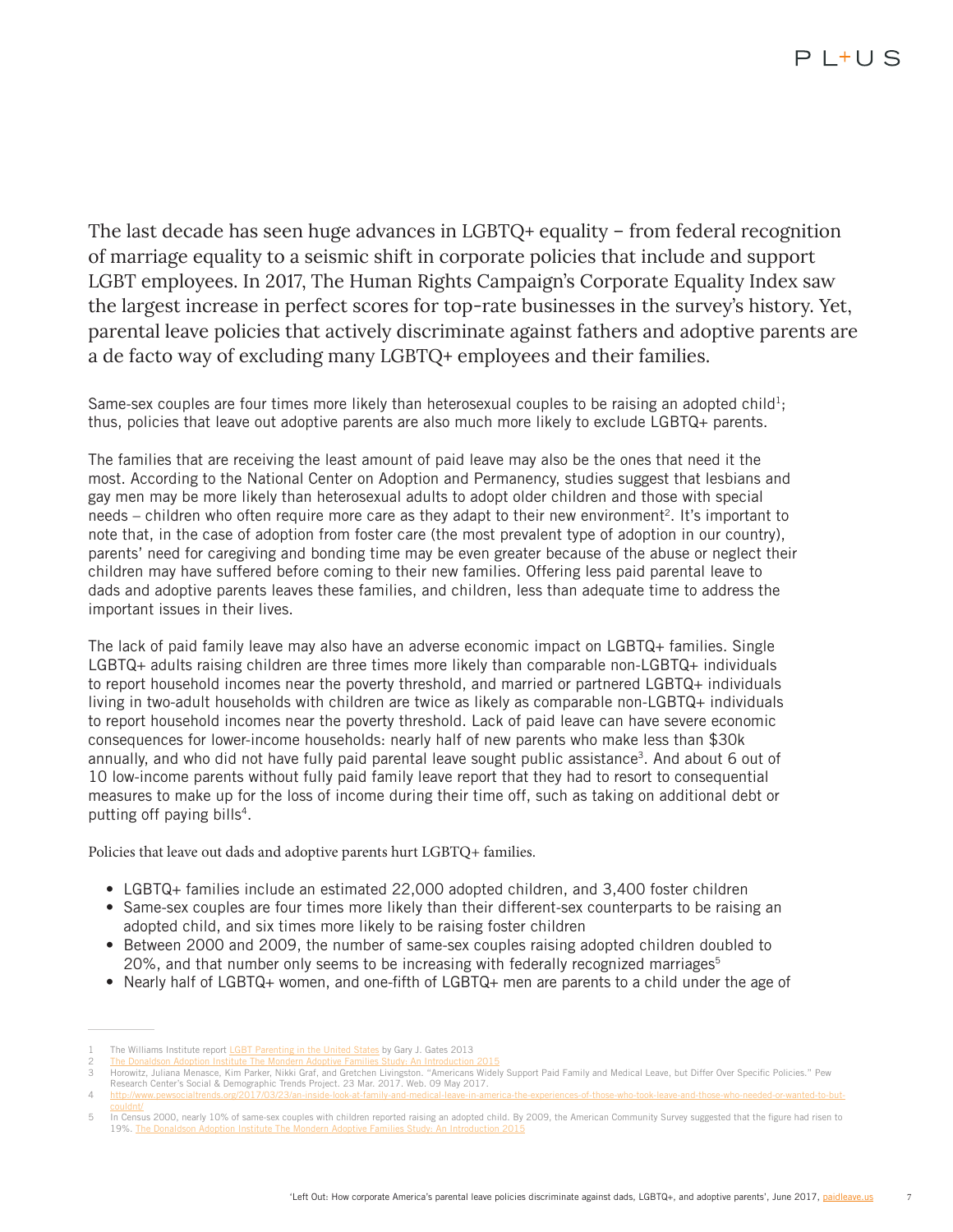## Starbucks: Leaving LGBTQ+ partners behind

Starbucks is one example of a large employer that offers no paid parental leave for the vast majority of fathers and adoptive parents in its workforce.

Earlier this year, Starbucks announced a new paid parental leave policy to go into effect in October of 2017 – it provides 12 fully-paid weeks to employees in corporate headquarters who are new parents (including dads and adoptive parents), with an additional 6 weeks (18 weeks total) for birth moms. But since this policy is just for employees in corporate headquarters, it only affects 3% of employees – and leaves out nearly 150,000 staff who work in Starbucks stores. Dads and adoptive parents who work as baristas are left out completely.

A number of employees, including Niko Walker, a trans man who works for Starbucks as a barista in Los Angeles, are asking the company to expand its policy so that all employees, including LGBTQ+ parents, have equal access to paid parental leave.

According to Niko, "Starbucks has always been very supportive of me, and who I am, as a trans man. But I was shocked to see their policy doesn't apply to barista dads. I want to be a father one day, and I just want to know that my company would support me if I decide to go through that chapter, that part of my life."



"A big reason why I went to work for Starbucks was because of their inclusiveness of the LGBTQ+ community. I am a transgender male and Starbucks is a place that I, and my LGBTQ+ friends who also work for the company, can be authentic. Because of their public commitment to non-traditional families, I was surprised to learn that the paid leave offered to partners does not extend to fathers or adoptive parents."

— Niko, Starbucks employee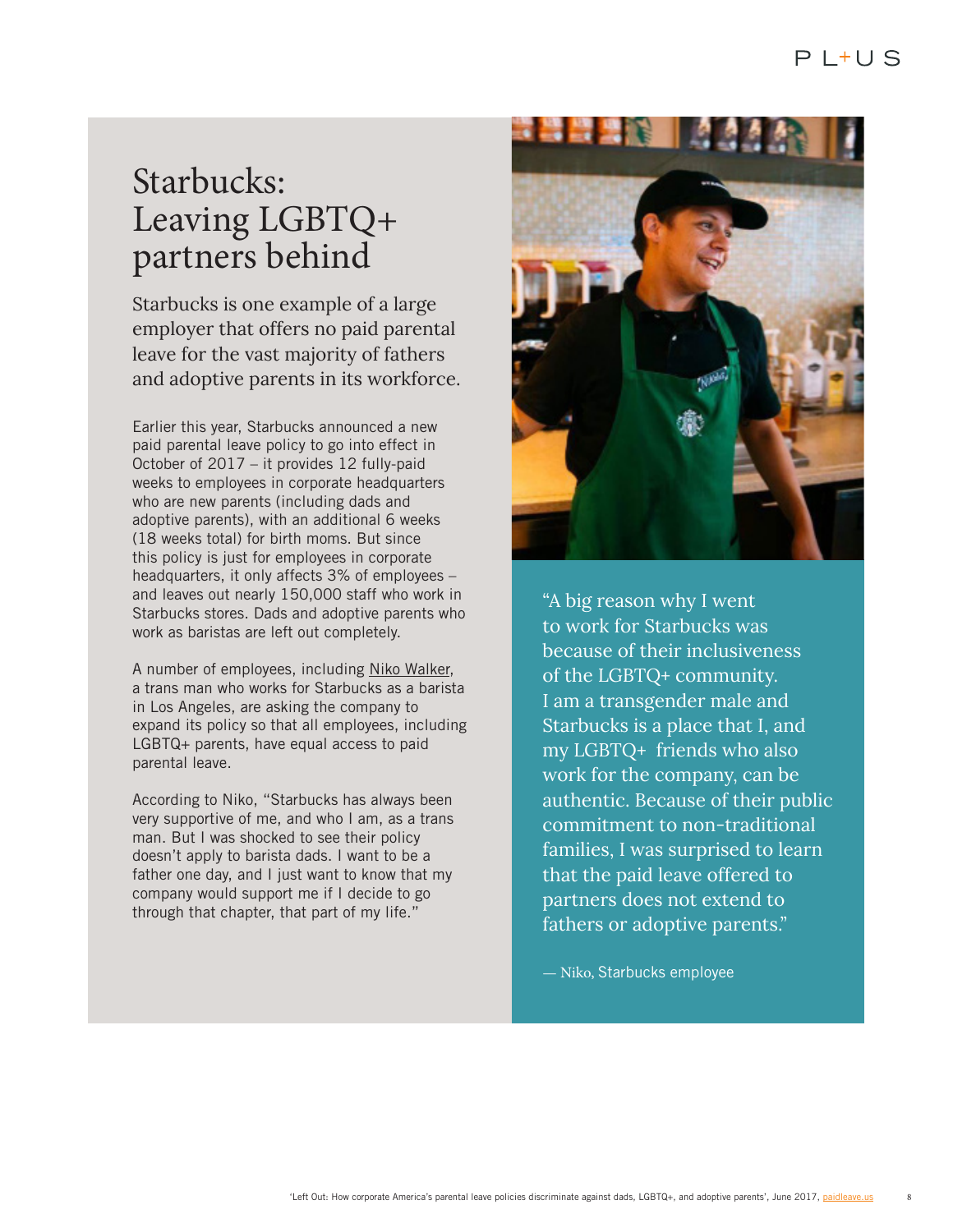Dads and adoptive parents do not have equal access to paid family leave at the top companies in the U.S., and this has major implications for LGBTQ+ families, as well as for gender equity and for the success and well-being of children.

Many of the largest employers still have policies that provide significantly more paid time off for birth mothers than for other parents who also need to bond with, and care for, their new babies.

The long-term solution to our caregiving crisis is a federal paid family leave insurance program to bring paid family leave to everyone in the U.S. In the absence of such federal policy, it's time for companies that claim to support the principles of diversity, equity and inclusion to move beyond discriminatory practices and show that they value all parents.

#### METHODOLOGY:

To determine paid parental leave policies, we reached out to companies directly via email. For those who did not immediately respond, we made, at minimum, two additional follow-up attempts. Policies in this report are considered "confirmed" if confirmed through direct communication with a representative of a company, through reporting in a publication of record, or via current (dated 2016 or 2017) documentation of benefits published by the company and found via online research.

Companies included in this report represent the largest private employers across retail, restaurant, banking, grocery, apparel, and other sectors.

During our research, it became apparent that companies included in this report make distinctions between classes of employees in a number of ways. Including:

- Employees based in a corporate headquarters office versus those based in field stores or locations
- Salaried or management employees versus hourly employees
- Those covered under collective bargaining contracts versus regular employees
- Employees working full time (30 hours/week or more) or part time (less than 30 hours/week) on average

Where company policies are not equal for all classes of employees, we have noted which method of class distinction each employer uses to differentiate between employee groups. Where we do not have information about any distinction, none is noted.

Thank you to The National Center on Adoption and Permanency for advising us on the development of this

'Left Out: How corporate America's parents' parents and adoptive parents', LGBTQ+, and adoptive parents', June 2017, paid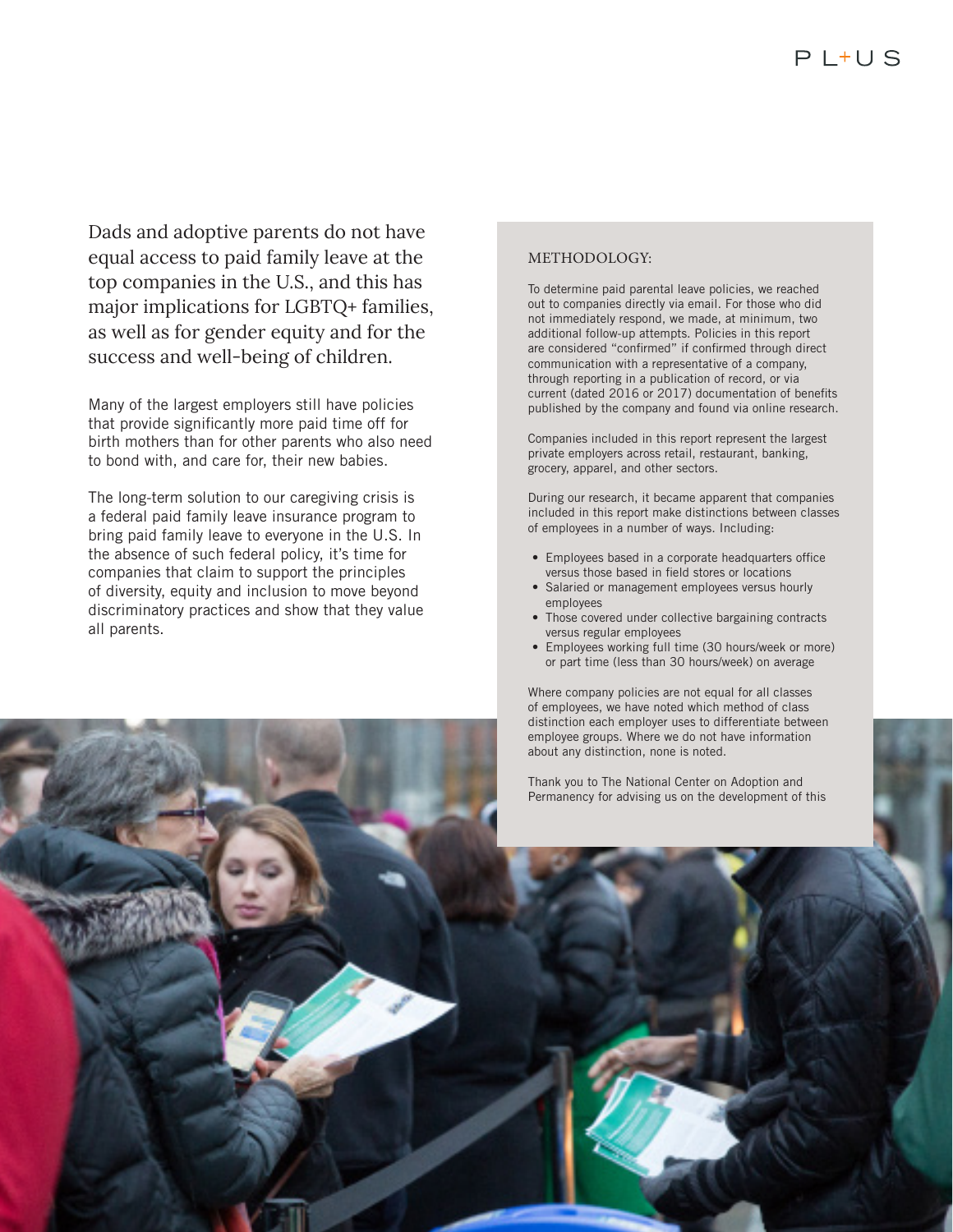| <b>COMPANY</b>         | TYPE           | <b>BIRTH MOMS</b>        | DADS &<br><b>ADOPTIVE</b><br><b>PARENTS</b> | CONFIRMED | $\#$ OF<br><b>EMPLOYEES</b> | <b>SOURCES</b>                                                                                                                                                                                                 |
|------------------------|----------------|--------------------------|---------------------------------------------|-----------|-----------------------------|----------------------------------------------------------------------------------------------------------------------------------------------------------------------------------------------------------------|
| Albertsons             | Corporate      | $6 - 8$                  | $\mathbf 0$                                 | Yes       | 164,000                     | Confirmed by company                                                                                                                                                                                           |
|                        | Hourly         | $\overline{0}$           | $\mathbf 0$                                 |           |                             |                                                                                                                                                                                                                |
| Amazon.com             | Full Time      | 20                       | 6                                           | Yes       | 341,000                     | http://time.com/money/4098026/amazon-<br>paid-parental-leave-benefits/                                                                                                                                         |
|                        | Part Time      | $\mathbf 0$              | 0                                           | Yes       |                             | Confirmed by company                                                                                                                                                                                           |
| Apple Stores/iTunes    | Corporate      | $12 - 18$                | 6                                           | Yes       | 115,000                     | http://appleinsider.com/articles/14/10/02/<br>apple-overhauls-employee-benefits-with-<br>longer-parental-leave-improved-education-<br>reimbursements ; http://fortune.<br>com/2014/10/02/apple-employee-perks/ |
|                        | Field          | $12 - 18$                | 6                                           | Yes       |                             |                                                                                                                                                                                                                |
| AT&T                   | Management     | $2 - 10$                 | 2                                           | Yes       | 246,740                     | http://att.jobs/doing-great-things/life-at-<br>att/rewards                                                                                                                                                     |
|                        | Union Contract | $6 - 8$                  | 0                                           | Yes       |                             | Confirmed by company                                                                                                                                                                                           |
| <b>Bank of America</b> | Full Time      | $16*$                    | $16*$                                       | Yes       | 208,000                     | http://www.charlotteobserver.com/news/<br>business/banking/bank-watch-blog/<br>article68884537.html                                                                                                            |
|                        | Part Time      | 16                       | 16                                          | Yes       |                             |                                                                                                                                                                                                                |
| Cargill                | Full Time      | 2                        | 2                                           | Yes       |                             | Confirmed by company                                                                                                                                                                                           |
|                        | Part Time      | $\mathbf{0}$             | 0                                           |           |                             |                                                                                                                                                                                                                |
| Citigroup              | Corporate      | 16                       | $8 - 16$                                    | Yes       | 230,000                     | http://www.businessinsider.com/citi-<br>parental-leave-change-2016-9                                                                                                                                           |
|                        | Hourly         | $\overline{\phantom{0}}$ |                                             |           |                             | Citi has failed to respond to our inquiries                                                                                                                                                                    |
| Coca-Cola Company      |                | $12 - 14$                | 6                                           | Yes       |                             | Confirmed by company                                                                                                                                                                                           |
| Costco Wholesale       | Corporate      | unconfirmed              | unconfirmed                                 |           | 214,000                     | https://www.costcobenefits.com/<br>forms/Costco%202017%20SPD%20<br>Interactive%20PDF%20Version.pdf                                                                                                             |
|                        | Hourly         | unclear                  | unclear                                     |           |                             |                                                                                                                                                                                                                |
| <b>CVS Health</b>      | Corporate      | 6                        | 0                                           | Yes       | 158,000                     | Confirmed by company                                                                                                                                                                                           |
|                        | Field          | 6                        | $\mathsf{O}\xspace$                         | Yes       |                             | Must work 20 hours/week or more on<br>average                                                                                                                                                                  |
| Darden Restaurants     | Salaried       | $8 - 10$                 | $\overline{c}$                              | Yes       | 200,000                     | http://thinkprogress.org/<br>economy/2015/02/05/3619728/olive-<br>garden-pregnancy-discrimination/                                                                                                             |
|                        | Hourly         | $6 - 8$                  | $\mathsf{O}\xspace$                         | Yes       |                             | Confirmed by company                                                                                                                                                                                           |
|                        |                |                          |                                             |           |                             |                                                                                                                                                                                                                |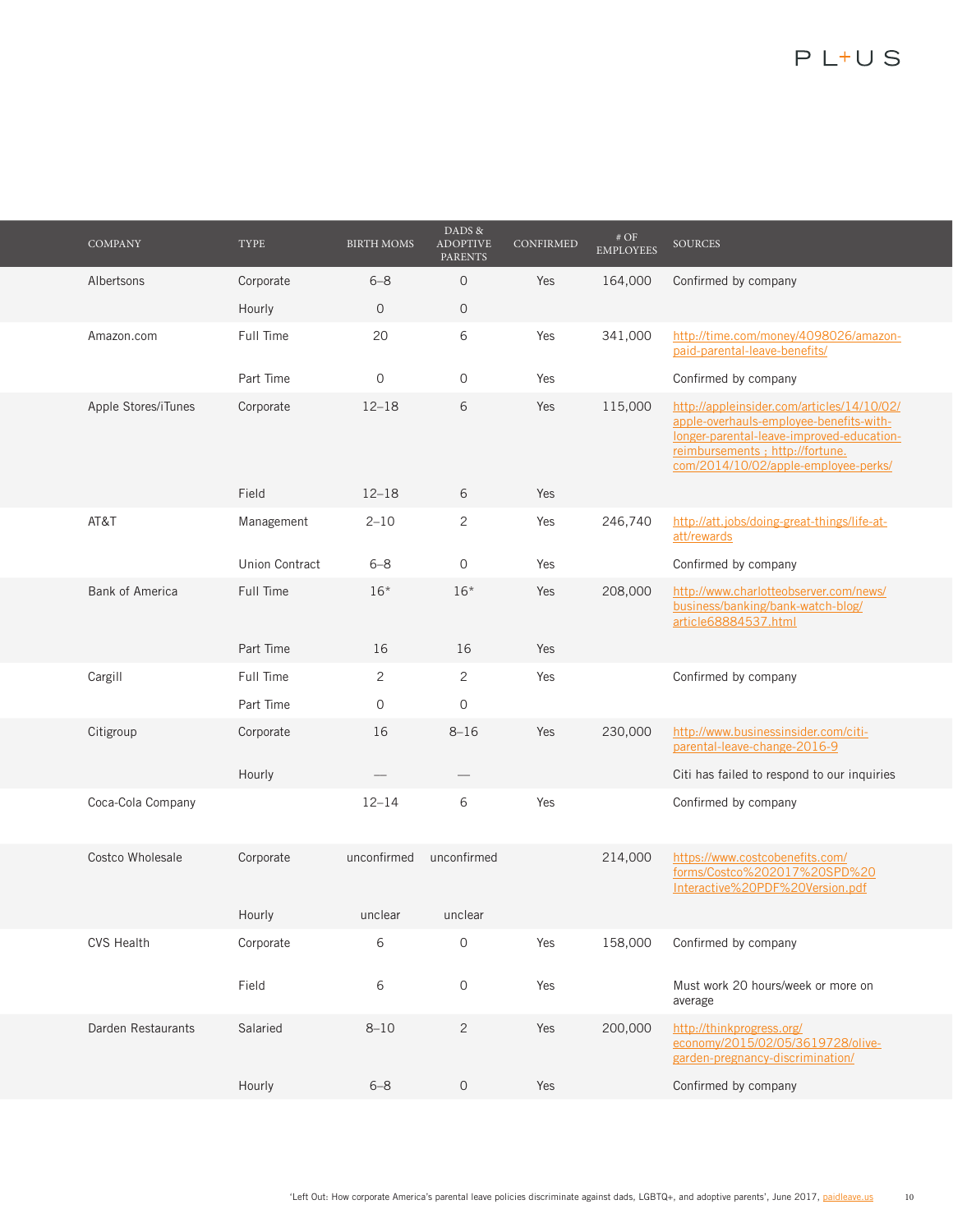| <b>COMPANY</b>               | TYPE               | <b>BIRTH MOMS</b> | DADS &<br><b>ADOPTIVE</b><br><b>PARENTS</b> | CONFIRMED | # OF<br><b>EMPLOYEES</b> | <b>SOURCES</b>                                                                                                                                                                |
|------------------------------|--------------------|-------------------|---------------------------------------------|-----------|--------------------------|-------------------------------------------------------------------------------------------------------------------------------------------------------------------------------|
| Deloitte                     |                    | $16 - 26$         | 16                                          | Yes       |                          | https://www2.deloitte.com/us/en/pages/<br>about-deloitte/articles/press-releases/<br>deloitte-announces-sixteen-weeks-of-fully-<br>paid-family-leave-time-for-caregiving.html |
| Ernst & Young                |                    | 16                | 16                                          | Yes       |                          | http://www.prnewswire.com/news-<br>releases/eys-paid-parental-leave-policy-in-<br>us-increased-to-16-weeks-for-new-moms-<br>and-dads-300250716.html                           |
| Gap Inc.                     | Full Time          | 6 (up to<br>65%)  | $\mathsf O$                                 | Yes       | 150,000                  | https://d13ak21c8422ai.cloudfront.net/<br>pdfs/gap/maternityleavespresentation.pdf                                                                                            |
|                              | Part Time          | unclear           | $\mathbf 0$                                 |           |                          |                                                                                                                                                                               |
| General Electric             | Salaried<br>Hourly | $16 - 18$         | $6 - 12$                                    | Yes       |                          | Confirmed by company                                                                                                                                                          |
| H&M                          | Corporate          | unclear           | unclear                                     |           | 148,000                  |                                                                                                                                                                               |
|                              | Hourly             | unclear           | unclear                                     |           |                          |                                                                                                                                                                               |
| Hilton Worldwide<br>Holdings | Salaried           | 10                | $\overline{c}$                              | Yes       | 152,000                  | http://newsroom.hilton.com/index.<br>cfm/news/hilton-launches-new-<br>industryleading-parental-leave-policies                                                                 |
|                              | Hourly             | 10                | 2                                           | Yes       |                          |                                                                                                                                                                               |
| Ikea                         | Salaried           | 16                | 16                                          | Yes       | 183,000                  | http://www.usatoday.com/story/money/<br>business/2016/12/06/ikea-family-<br>leave/95047768/                                                                                   |
|                              | Hourly             | 16                | 16                                          | Yes       |                          |                                                                                                                                                                               |
| JPMorgan Chase               | Salaried           | $16*$             | $2 - 16$                                    | Yes       | 250,355                  | Confirmed by company                                                                                                                                                          |
|                              | Hourly             | 16                | $2 - 16$                                    | Yes       |                          | Confirmed by company                                                                                                                                                          |
| Kroger                       | Corporate          | $6 - 8$           | $\mathbf 0$                                 | Yes       | 431,000                  | Confirmed by company                                                                                                                                                          |
|                              | Hourly             | unclear           | unclear                                     |           |                          |                                                                                                                                                                               |
| Levi's                       | Salaried           | $14 - 16$         | 8                                           | Yes       | 15,000                   | http://www.levistrauss.com/unzipped-<br>blog/2016/12/levi-strauss-co-expands-<br>parental-leave-for-u-s-employees/                                                            |
|                              | Hourly             | $14 - 16$         | 8                                           | Yes       |                          |                                                                                                                                                                               |
| Marriott International       | Full Time          | 9                 | $\overline{c}$                              | Yes       | 199,929                  | Confirmed by company                                                                                                                                                          |
|                              | Part Time          | 0                 | $\mathsf O$                                 | Yes       |                          |                                                                                                                                                                               |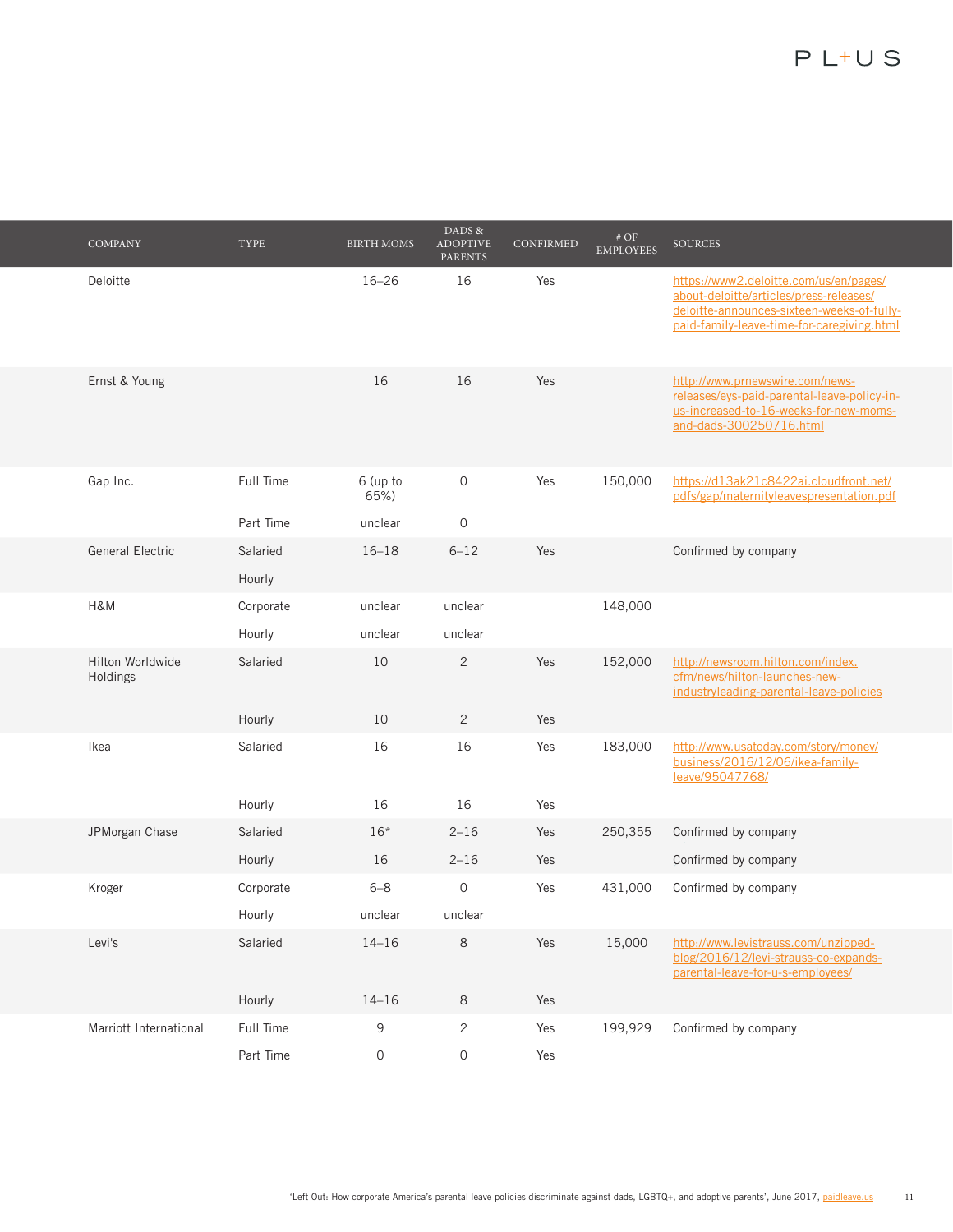| <b>COMPANY</b>       | TYPE       | <b>BIRTH MOMS</b> | DADS &<br><b>ADOPTIVE</b><br><b>PARENTS</b> | CONFIRMED | $\#$ OF<br><b>EMPLOYEES</b> | <b>SOURCES</b>                                                                        |
|----------------------|------------|-------------------|---------------------------------------------|-----------|-----------------------------|---------------------------------------------------------------------------------------|
| McDonald's           | Management | $\mathbf{1}$      | $\mathbf{1}$                                | Yes       | 375,000                     | https://drive.google.com/file/<br>d/0B2dRJIAtUbvaUkNENkI2S1RUSW8/<br>view?ts=58c0e1d3 |
|                      | Hourly     | $\mathbf 0$       | $\mathsf O$                                 | Yes       |                             |                                                                                       |
| Nike                 | Full Time  | 14                | 8                                           | Yes       | 62,600                      | http://www.reuters.com/article/us-nike-<br>leave-idUSKCN0Y22JC                        |
|                      | Part Time  | 0                 | $\mathsf{O}\xspace$                         | Yes       |                             |                                                                                       |
| Neiman Marcus        | Corporate  | 6                 | $\mathbf 0$                                 |           | 15,100                      |                                                                                       |
|                      | Hourly     | unclear           | unclear                                     |           |                             |                                                                                       |
| Nordstrom            | Salaried   | 12                | 6                                           | Yes       | 72,500                      | Confirmed by company                                                                  |
|                      | Hourly     | 12                | 6                                           | Yes       |                             | Confirmed by company                                                                  |
| Pepsi Co             |            | $10 - 12$         | $\overline{4}$                              | Yes       |                             |                                                                                       |
| Procter & Gamble     |            | 16                | $\overline{4}$                              | Yes       |                             | Confirmed by company                                                                  |
| Publix Super Markets | Salaried   | $\mathbf 0$       | $\mathbf 0$                                 | Yes       | 200,000                     | Confirmed by company                                                                  |
|                      | Hourly     | $\mathbf 0$       | $\mathbf 0$                                 | Yes       |                             | Confirmed by company                                                                  |
| Rite Aid             | Corporate  | 6                 | Unclear                                     |           | 89,000                      | https://fairygodboss.com/parental-leave/<br>rite-aid-corporation                      |
|                      | Hourly     | Unclear           | Unclear                                     |           |                             |                                                                                       |
| <b>Staples</b>       | Salaried   | 6                 | $\mathbf 0$                                 | Yes       | 79,075                      | Confirmed by company                                                                  |
|                      | Hourly     | 6                 | $\mathbf 0$                                 | Yes       |                             | Confirmed by company                                                                  |
| <b>Starbucks</b>     | Corporate  | 18                | 12                                          | Yes       | 155,000                     | http://globalassets.starbucks.com/<br>assets/589a80b922dd41809f7058eb14<br>6338cb.pdf |
|                      | Field      | 6                 | $\mathbf 0$                                 | Yes       |                             | Confirmed by company                                                                  |
| SuperValu            | Salaried   | $6 - 8$           | $\mathsf{O}\xspace$                         | Yes       | 43,542                      | Confirmed by company                                                                  |
|                      | Hourly     | $6-8$ (at<br>60%) | $\mathsf{O}$                                | Yes       |                             | Confirmed by company                                                                  |
| Target               | Salaried   | $8 - 10$          | $\overline{c}$                              | Yes       | 341,000                     | https://corporate.target.com/careers/<br>benefits/financial-benefits                  |
|                      | Hourly     | $8 - 10$          | $\overline{c}$                              | Yes       |                             | Confirmed by company                                                                  |
| Toys "R" Us          | Full Time  | $\mathbf{2}$      | $\overline{c}$                              | Yes       | 70,000                      | Confirmed by company                                                                  |
|                      | Part Time  | 0                 | $\mathsf{O}\xspace$                         | Yes       |                             | Confirmed by company                                                                  |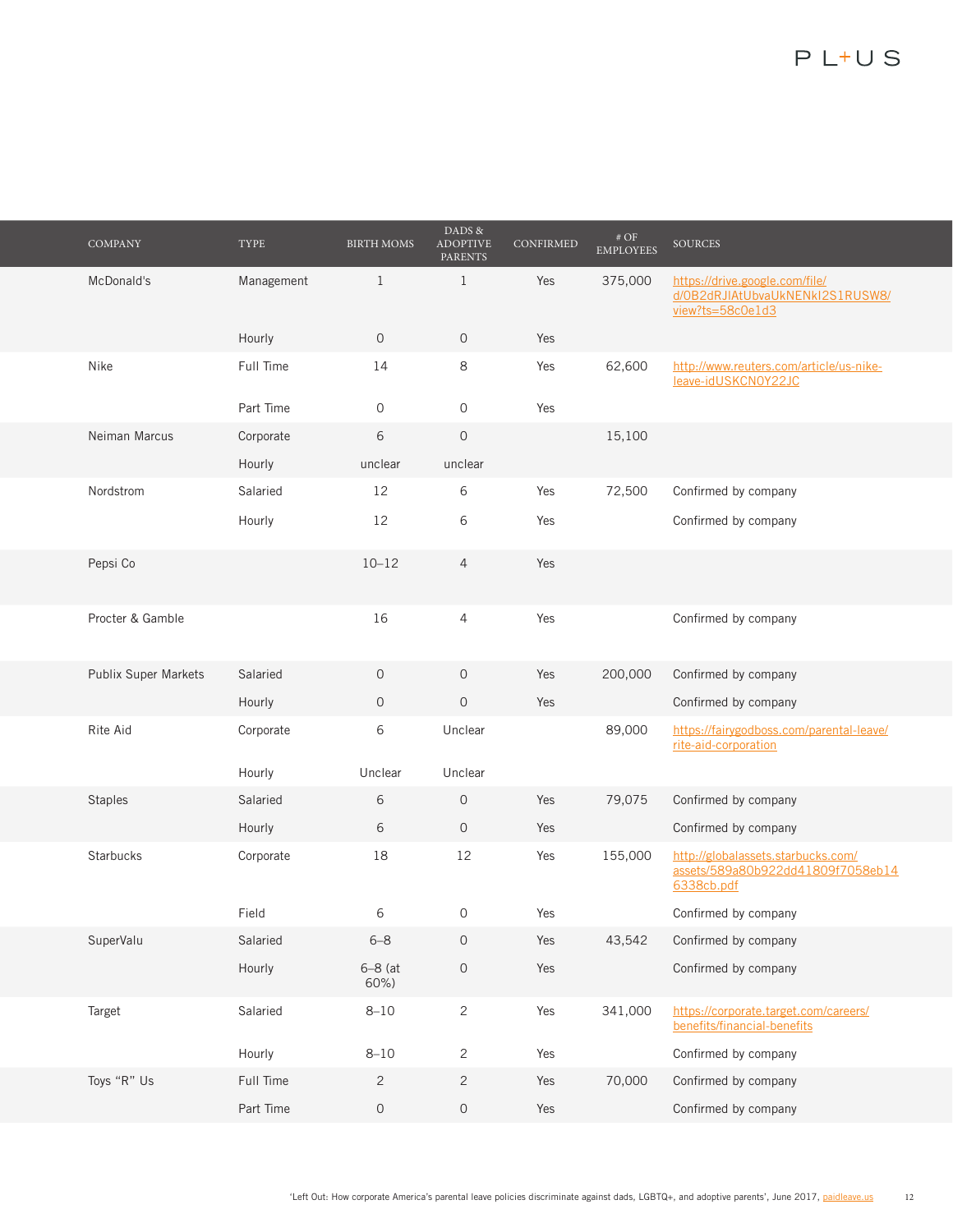| <b>COMPANY</b>                | <b>TYPE</b>           | <b>BIRTH MOMS</b>            | DADS &<br><b>ADOPTIVE</b><br><b>PARENTS</b> | CONFIRMED | $\#$ OF<br><b>EMPLOYEES</b> | <b>SOURCES</b>                                                                                                                                                            |
|-------------------------------|-----------------------|------------------------------|---------------------------------------------|-----------|-----------------------------|---------------------------------------------------------------------------------------------------------------------------------------------------------------------------|
| Trader Joe's                  | Corporate             | unclear                      | unclear                                     |           | 38,000                      |                                                                                                                                                                           |
|                               | Hourly                | unclear                      | unclear                                     |           |                             |                                                                                                                                                                           |
| <b>Verizon Communications</b> | Non-represented       | $8 - 10$                     | $\mathbf{2}$                                | Yes       | 162,000                     | http://www.verizon.com/about/careers/<br>working-parents                                                                                                                  |
|                               | <b>Union Contract</b> |                              |                                             |           |                             |                                                                                                                                                                           |
| Walgreens                     | Corporate             | unclear                      | $\mathbf 0$                                 | Yes       | 247,000                     | http://careers.walgreens.com/life-at-<br>walgreens/benefits/part-time-team-<br>members.aspx                                                                               |
|                               | Hourly                | unclear                      | 0                                           |           |                             |                                                                                                                                                                           |
| Walmart                       | Salaried              | 10                           | $\overline{c}$                              | Yes       | 1,400,000                   | Confirmed by company                                                                                                                                                      |
|                               | Hourly                | $6-8$ (at<br>50%-60%<br>pay) | $\mathbf 0$                                 | Yes       |                             | Confirmed by company                                                                                                                                                      |
| Walt Disney Company           |                       | 12                           | 3                                           | Yes       |                             |                                                                                                                                                                           |
| Wegmans Food Market           | Corporate             | unclear                      | unclear                                     |           | 58,000                      |                                                                                                                                                                           |
|                               | Hourly                | unclear                      | unclear                                     |           |                             |                                                                                                                                                                           |
| Wells Fargo                   | Full time             | 16                           | $4 - 16$                                    | Yes       | 268,800                     | http://www.charlotteobserver.com/news/<br>business/banking/article70471167.html                                                                                           |
|                               | Part Time             | 16                           | $4 - 16$                                    | Yes       |                             |                                                                                                                                                                           |
| Whole Foods                   | Corporate             | unclear                      | unclear                                     |           | 91,000                      |                                                                                                                                                                           |
|                               | Hourly                | unclear                      | unclear                                     |           |                             |                                                                                                                                                                           |
| Yum! Brands                   | Corporate             | 18                           | 6                                           | Yes       | 505,000                     | http://www.yum.com/press-releases/<br>yum-brands-kfc-pizza-hut-and-taco-<br>bell-expand-parental-time-off-policy-<br>and-family-benefits-for-u-s-corporate-<br>employees/ |
|                               | Field                 | $\mathbf 0$                  | $\mathbf 0$                                 | Yes       |                             |                                                                                                                                                                           |